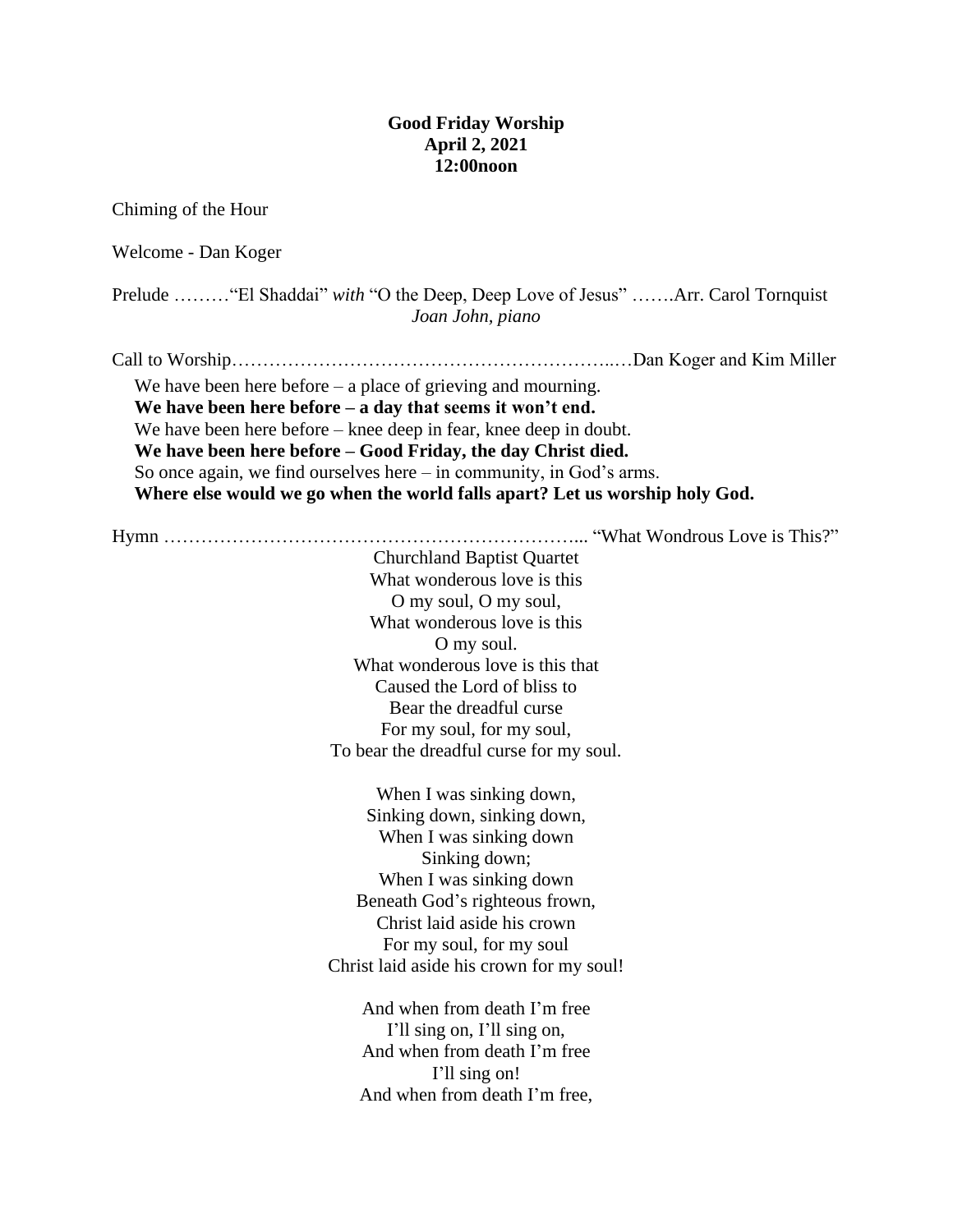# I'll sing and joyful be, And through eternity I'll sing on, I'll sing on, And through eternity I'll sing on!

# **"The Seven Last Words of Christ"** (with meditations)

"Father, forgive them…" (Luke 23:34) - Cydney Cavender

We have all been sinned against. We have all been affected by evil in this world. But none more than you, Lord. Our pain never compare to yours, and yet despite the pain we caused you, you entered into our pain to experience the consequences of our evil from your perspective. You suffered and died. When we taunted you and mocked you, you gave us your forgiveness. You, the victim, gave forgiveness without asking for anything in return. We always expect to receive forgiveness before we give it. But you gave before we asked. Instead of demanding that we beg for your forgiveness, you have us your forgiveness. Help us to learn to give forgiveness to those who have hurt us. Help us to see first to give and then receive, not receive before we give. When we do this, we will find healing for ourselves.

"Today, you will be with me in paradise" (Luke 23:43) - Larry Frey

Gracious God, we acknowledge that we have all sinned. We all fall short of your glory. If we say we are without sin, we deceive ourselves, and, we deceive you. We have joint responsibility for the consequences of sin in this world. For all the pain and the suffering. For all the injustice. We have deliberately hurt others and you. We have also contributed to the pain and suffering by our silence. but not speaking out, and by not doing enough to stop the suffering. Like the thief on the cross next to you, we cry out to you for forgiveness and, even though we don't deserve your love and forgiveness, you give it to us. Help us to accept your forgiveness – your gift of grace given freely to us. Help us to enter into the experience of forgiveness that you promised the thief.

"Woman, behold your son…" (John 19:26) - Deana Otwell-Clinton

We are all equal as we stand before the cross. Your arms, Lord, stretched out, link us all. It joins me to each other person who stands before you, and, joins them to me. We are responsible for each other. As you gave Mary to John, you call us to give ourselves to each other. Help us to accept this responsibility, especially to my neighbors and those who live in my community. As we accept responsibility for one another, and begin to reach out to one another, please bring healing and reconciliation among us. Among us all.

Anthem ……………………………………………………………………………."Lamb of God" *Churchland Baptist Quartet; Joan John, Piano; Stephanie Fisher, Flute*

"My God, my God, why have you forsaken me?" (Matthew 27:46) - Dan Koger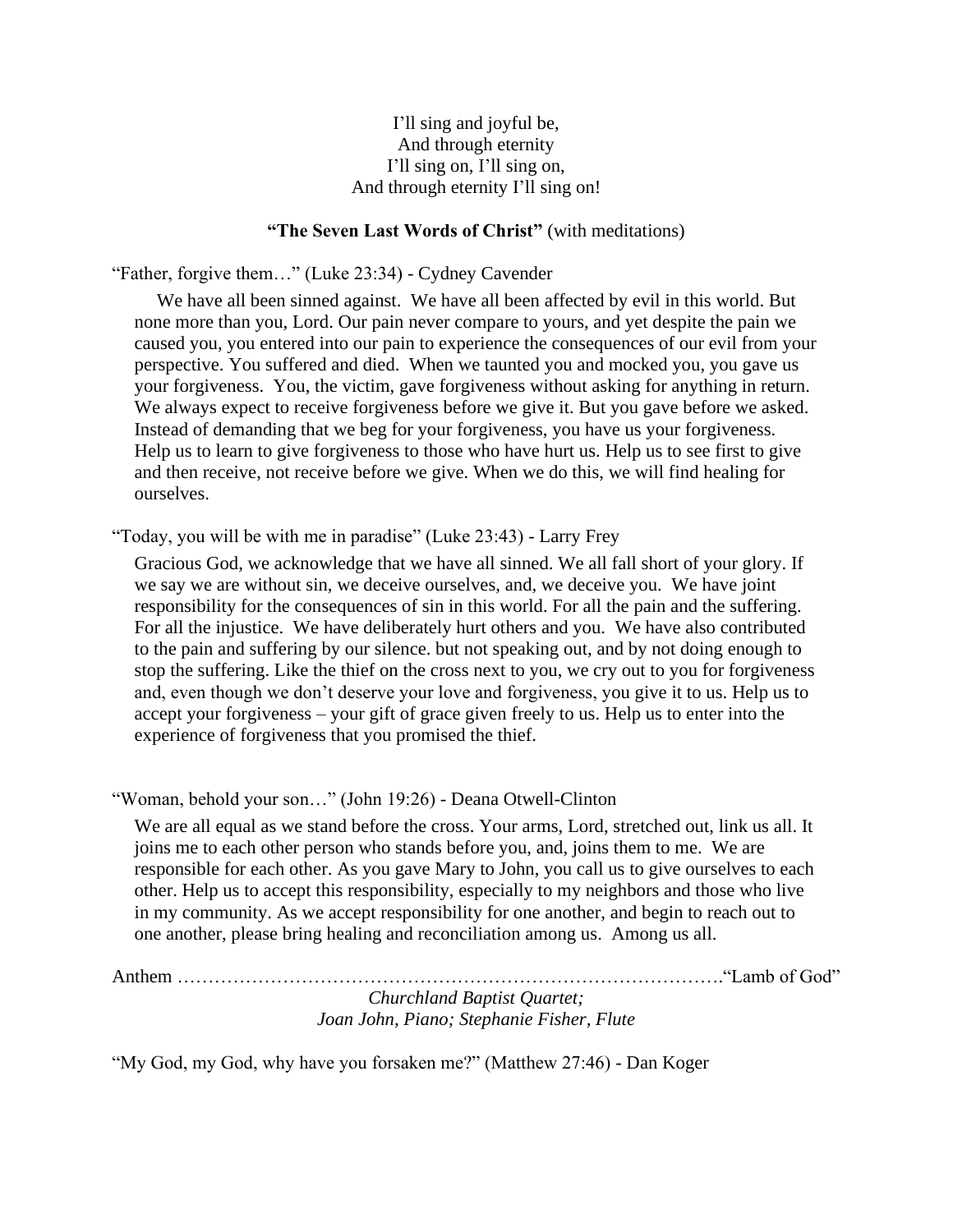God of steadfast love, so often it feels as if you have abandoned us. When we look around at the pain and the suffering in this world, we wonder if you are in control. And yet we know, Lord, that as you abandoned Jesus on the cross for that moment that he became our sin, you embraced all of creation with your love and forgiveness. In this moment, the community that was broken was restored through God the Creator, the Son the Redeemer, and the Spirit, the Sustainer. Your brokenness brought about our wholeness, our restoration. In that moment of darkness, your light continued to shine through. May your light shine in our darkness. May you bring wholeness in our brokenness. May we begin to see you for who you really are  $-$  a God so committed to healing that you took all the pain and suffering upon yourself and destroyed its' power to destroy us.

## "I am thirsty…" (John 19:28) - Shirley Lauer

As you thirsted on the cross, we thirst for more of you in our lives. Your thirst shows us how much you longed for us to be restored. You were willing to engage our sin to such an extent. Help us, Lord, to be willing to enter into the pain and anguish of those around us to the same extent. It is so easy for us simply to observe from a distance. We give handouts and donations so easily, but we are not willing to experience their thirst as you experienced ours. We thirst for you, Lord, and we thirst to love as you have loved. We need more than just our daily bread, we need your kingdom to reign in our lives. To transform us. To heal us. So that we can bring healing and transformation to others.

### "It is finished…" (John 19:30) - Richard Francis

Thank you that the goal has been reached. That the work of salvation is complete. Thank you that your kingdom has come and that we can begin to partake of that Kingdom. Thank you that there is nothing more that we can do. You have done it all. Help us not to take this gift for granted, Lord. Help us to live the Kingdom and bring about your kingdom wherever we are and wherever we go.

"Father, into your hands I commit my spirit…" (Luke 23:46) - Kim Miller

When we realize that there is nothing more we can do, we too, like Jesus, commit ourselves into your hands. We commit ourselves to your perfect community. Thank you that through the gift of your Son's life, creation is restored. What was in the beginning in now and always will be. Our community with you is restored, and through that, all community can be restored. Help us to be agents of restoration as we commit ourselves to your perfect community. Help us to bring that community here. We give ourselves to you completely knowing that only in you can we find wholeness and healing. We hand our family, our friends, our community, our church – we hand all of these to you – knowing that only in you can our world find wholeness and healing. Lord, in your mercy, hear our prayer.

# Hymn …………………………………………………………………….."To Mock Your Reign" *Churchland Baptist Quartet*

*To mock your reign, O dearest Lord, they made a crown of throns; Set you with taunts along the road from which no one returns. They could not know, as we do now, how glorious is that crown;*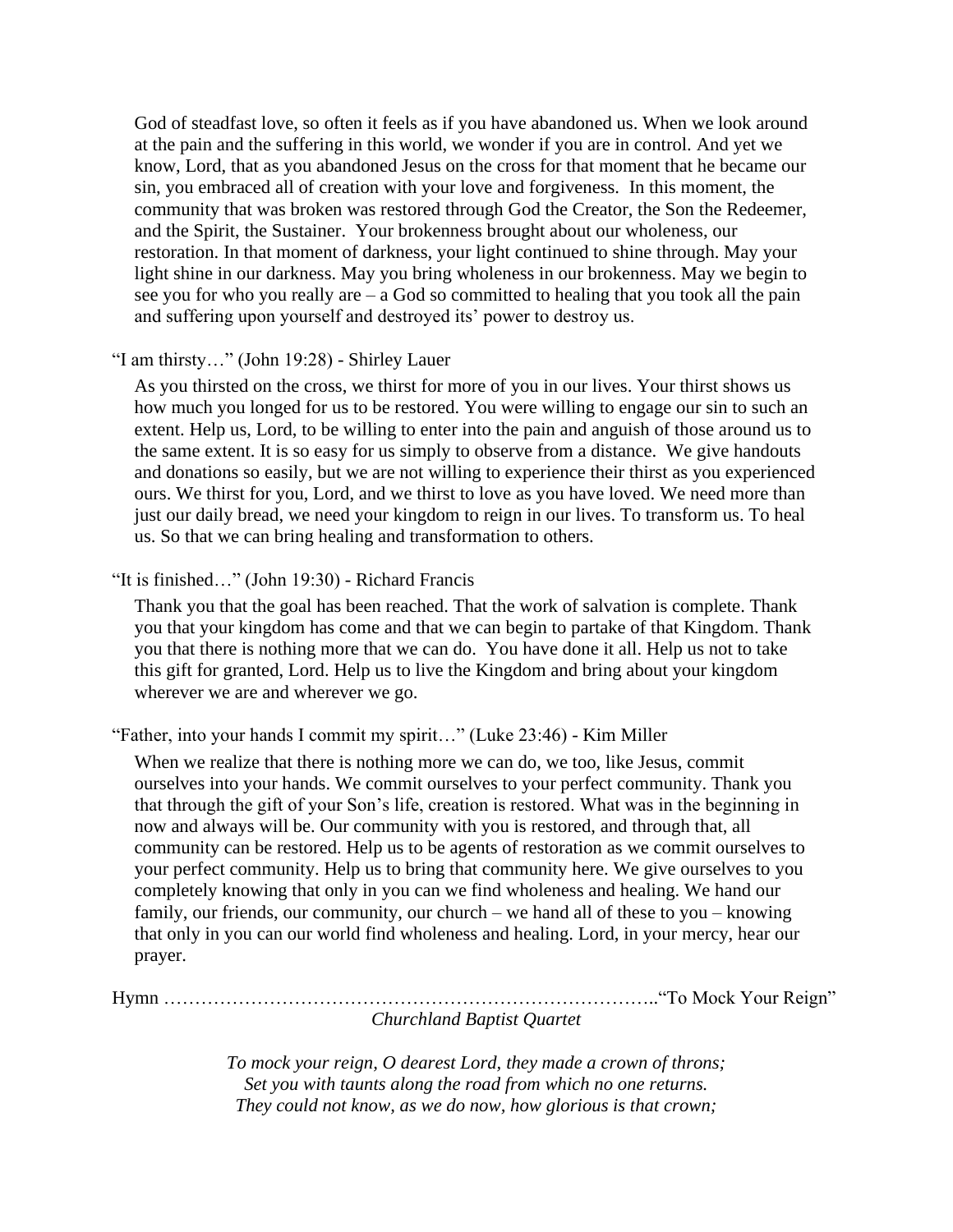*That thorns would flower upon your brow, your sorrows heal our own.*

*In mock acclaim, O gracious Lord, they snatched a purple cloak; Your passion turned, for all they cared, into a soldier's joke. They could not know, as we do now, that though we merit blame, You will your robe of mercy throw around our naked shame.*

*A sceptered reed, O patient Lord, they thrust into your hand, And acted out their grim charade to its appointed end. They could not know, as we do now, though empires rise and fall, Your kingdom shall not cease to grow till love embraces all.*

Call to Confession…………………………………………………………………….Dan Koger In many ways, we try to avoid Good Friday. We try to avoid the confrontation and the hurt We try to tiptoe past this painful day…and go straight to the empty tomb.

But you and I both know, there is no resurrection without crucifixion. There are no flowers without the rain, there is no love without a little heartache. It's cliché; but in this case, it's true.

So, I invite you to join me in the prayer of confession. Pray with me. . .

Prayer of Confession…………………………………………………Kim Miller and Dan Koger Holy God, we admit that we struggle with this day. We struggle with Good Friday for three reasons.

**First, no one likes to see another suffer. On this day we are face to face with the cross, and your suffering is hard for us to bear.**

Second, the pain of this day reminds us of the pain of past and present days, and our own pain is hard for us to bear.

**Third, we are reminded of the suffering we cause others, which means we have to confront the pain we have caused you. So, forgive us for skirting around the edges of this day.**

Forgive us for averting our eyes and avoiding the sinking feeling in our chests. **Forgive us for distracting ourselves from the hurt and forgive us for the ways in which we add to the suffering of this world.** 

We do not like to be here – a place of grief and despair, at the foot of the cross. And yet, here is where we are.

**So forgive us, and then use us for your good. Gratefully we pray. Amen.**

Words of Forgiveness…………………………………………………………………Kim Miller Sisters and brothers, even on this day, even at the foot of the cross, even here, even now, Christ is saying, "Forgive them. They know not what they do." We often don't feel that we deserve this grace, but we receive it nonetheless. Say these words aloud with me, and trust that they belong to you:

**In my best and worst moments, I am a Child of God. Nothing can separate me from that truth, not even death. Thanks be to God. Amen.**